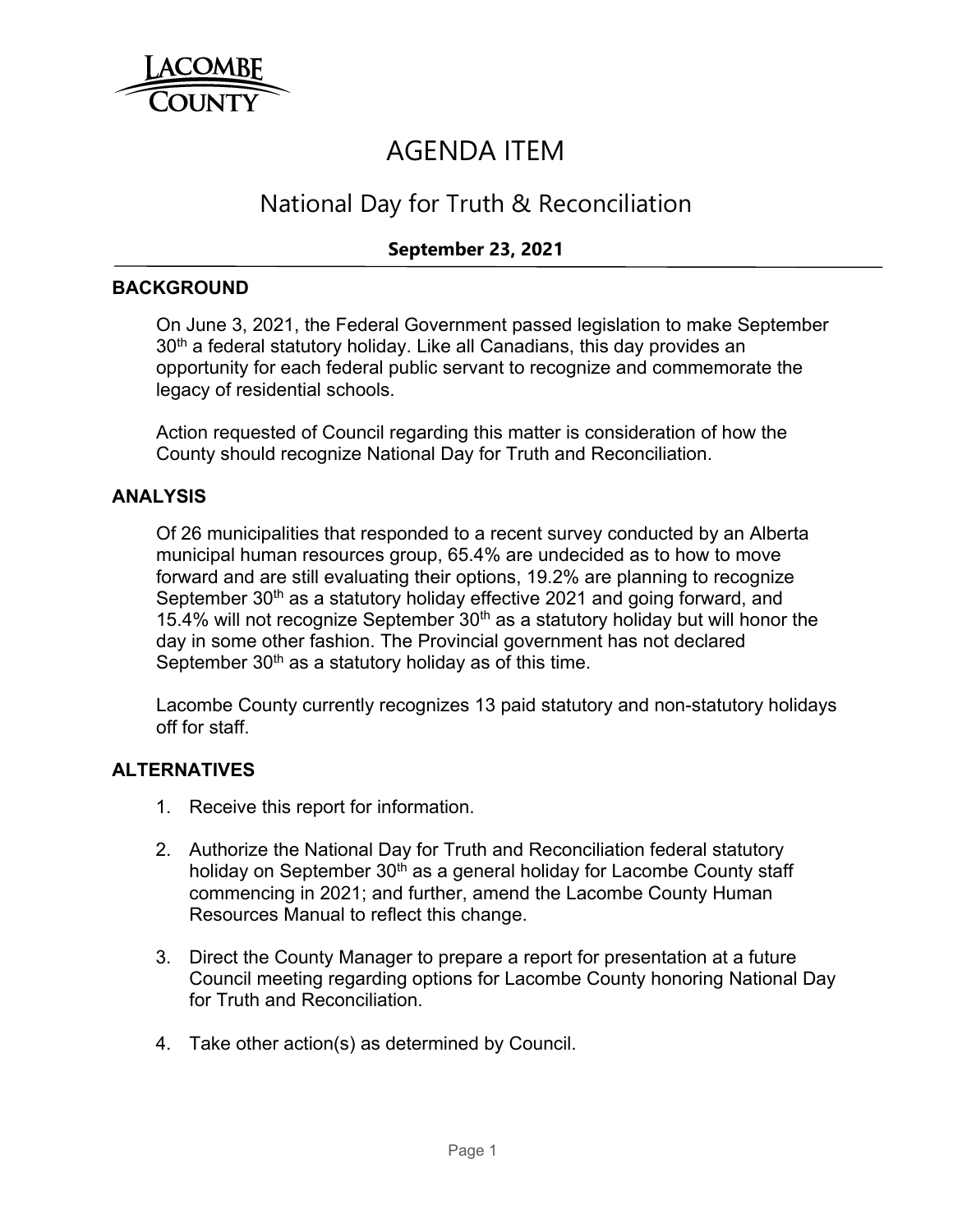

# **BUDGET IMPLICATIONS**

If Council were to authorize National Day for Truth and Reconciliation as a general holiday for all County staff the value of 1) salaries paid to salaried employees not working that day, and 2) cost of statutory holiday pay for hourly employees would be approximately \$40,000.

### **LEGISLATIVE RESPONSIBILITIES**

- 1. Section 153 of the Municipal Government Act (MGA) states that Councillors have the following duties:
	- (a) To consider the welfare and interests of the municipality as a whole;
	- (b) To participate generally in developing and evaluating the policies and programs of the municipality.
- 2. Section 180(1) of the MGA states that Council may act only by resolution or bylaw.
- 3. Section 248(1)(a) of the MGA states that a municipality may only make an expenditure that is included in an operating budget, interim operating budget or capital budget unless otherwise authorized by Council.

#### **STRATEGIC PLAN**

The following elements of the County's Strategic Plan are relevant to this issue:

#### Our Vision:

"An attractive, balanced and progressive community.

#### Our Mission:

"Building a safe and vibrant community through leadership, innovation and the development of healthy relationships".

#### Key Principles:

- 1. "Fair and Objective in our decisions and in how we treat individuals".
- 2. "Accountability for our decisions and for our actions".